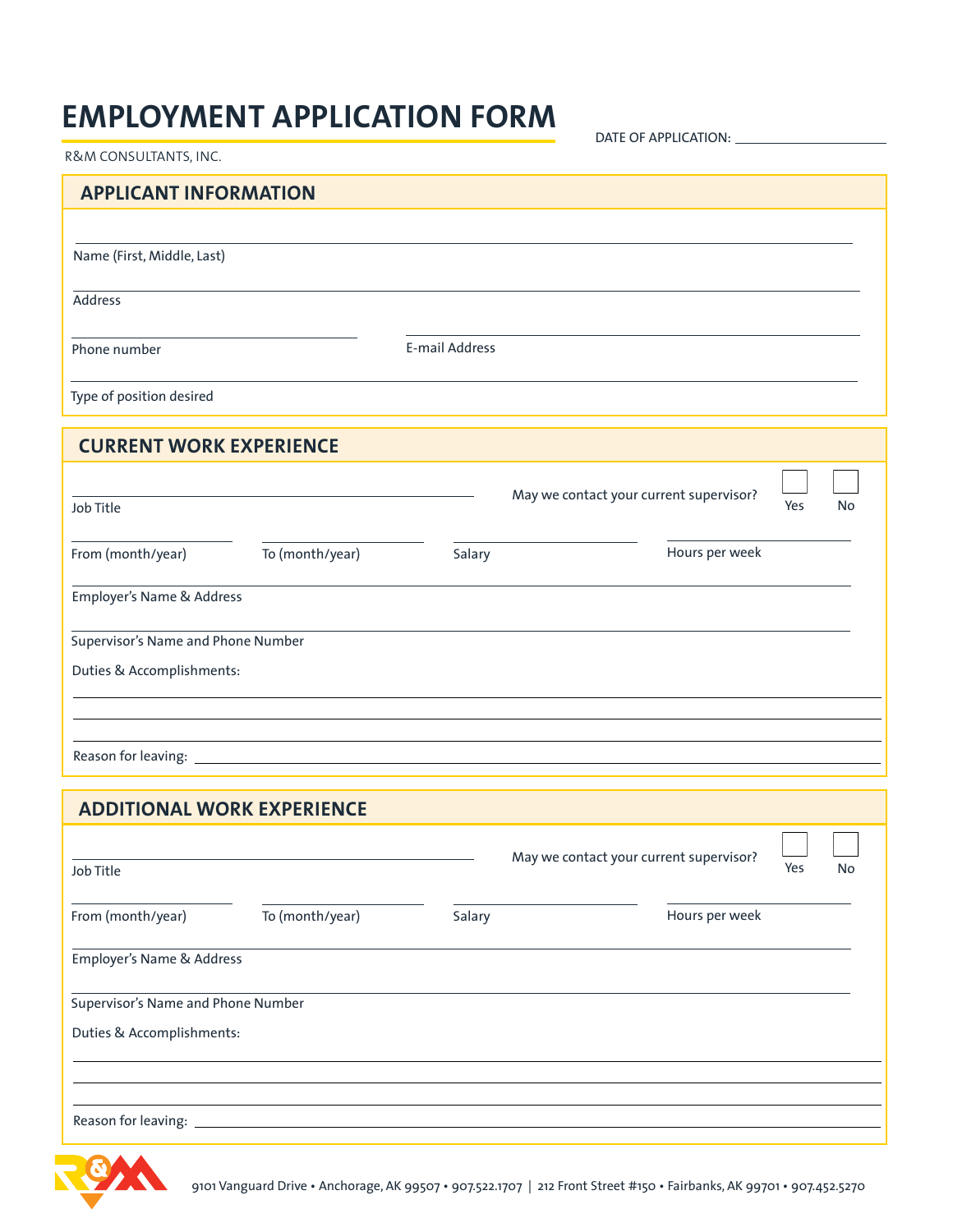| <b>ADDITIONAL WORK EXPERIENCE</b>  |                 |        |                                         |     |    |
|------------------------------------|-----------------|--------|-----------------------------------------|-----|----|
|                                    |                 |        | May we contact your current supervisor? |     |    |
| Job Title                          |                 |        |                                         | Yes | No |
| From (month/year)                  | To (month/year) | Salary | Hours per week                          |     |    |
| Employer's Name & Address          |                 |        |                                         |     |    |
| Supervisor's Name and Phone Number |                 |        |                                         |     |    |
| Duties & Accomplishments:          |                 |        |                                         |     |    |
|                                    |                 |        |                                         |     |    |
|                                    |                 |        |                                         |     |    |
| <b>ADDITIONAL WORK EXPERIENCE</b>  |                 |        |                                         |     |    |
|                                    |                 |        |                                         |     |    |
| Job Title                          |                 |        | May we contact your current supervisor? | Yes | No |
| From (month/year)                  | To (month/year) | Salary | Hours per week                          |     |    |
| Employer's Name & Address          |                 |        |                                         |     |    |
| Supervisor's Name and Phone Number |                 |        |                                         |     |    |
| Duties & Accomplishments:          |                 |        |                                         |     |    |
|                                    |                 |        |                                         |     |    |
|                                    |                 |        |                                         |     |    |
| <b>ADDITIONAL WORK EXPERIENCE</b>  |                 |        |                                         |     |    |
|                                    |                 |        |                                         |     |    |
| Job Title                          |                 |        | May we contact your current supervisor? | Yes | No |
| From (month/year)                  | To (month/year) | Salary | Hours per week                          |     |    |
| Employer's Name & Address          |                 |        |                                         |     |    |
| Supervisor's Name and Phone Number |                 |        |                                         |     |    |
| Duties & Accomplishments:          |                 |        |                                         |     |    |
|                                    |                 |        |                                         |     |    |
| Reason for leaving:                |                 |        |                                         |     |    |